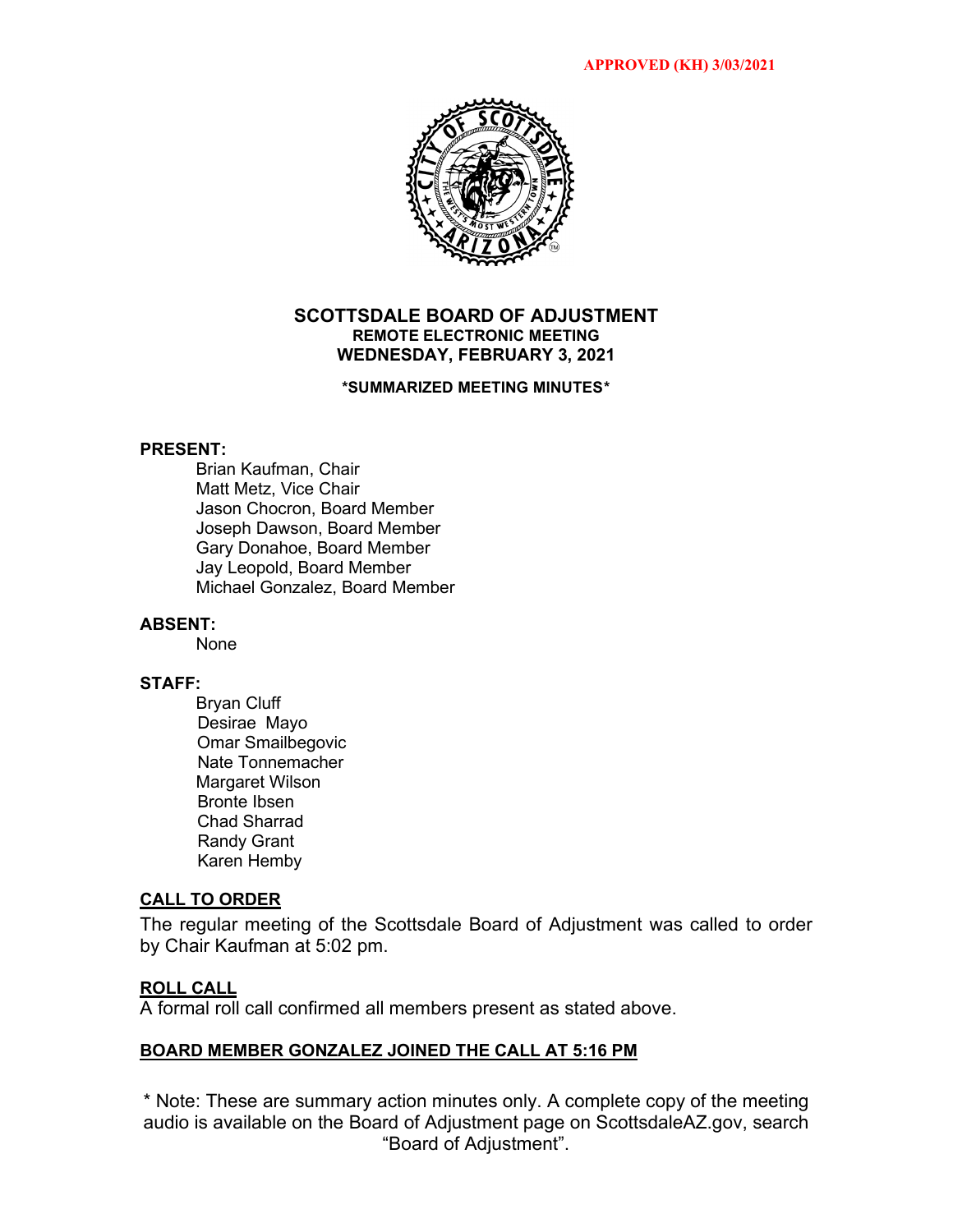# **ADMINISTRATIVE REPORT**

1. Identify supplemental information, if any, related to the February 3, 2021 Board of Adjustment agenda items, and other correspondence.

# **APPROVAL OF MINUTES**

2. Review and possible approval of January 6, 2021 Board of Adjustment Regular Meeting Minutes.

**VICE CHAIR METZ MADE A MOTION TO APPROVE THE JANUARY 6, 2021 BOARD OF ADJUSTMENT MEETING MINUTES, 2ND BY BOARD MEMBER CHOCRON. THE MOTION CARRIED UNANIMOUSLY IN FAVOR BY CHAIR KAUFMAN, VICE CHAIR METZ, BOARD MEMBER CHOCRON, BOARD MEMBER DAWSON, BOARD MEMBER LEOPOLD, AND BOARD MEMBER DONAHOE WITH AN AYE VOTE OF SIX (6) TO ZERO (0).** 

## **REGULAR AGENDA**

3. [17-BA-2020 \(Garcia Wall\)](https://eservices.scottsdaleaz.gov/planning/projectsummary/ba_reports/BA_17_BA_2020.pdf)

Request by owner for a variance to the City of Scottsdale Zoning Ordinance, Section 5.504.G. pertaining to wall height within the required front yard setback for a property with Single-Family Residential (R1-7) zoning located at 8637 E Starlight Way

8637 E Starlight Wy

**BOARD MEMBER DONAHOE MADE A MOTION TO DENY 17-BA-2020, 2ND BY BOARD MEMBER CHOCRON. THE MOTION CARRIED UNANIMOUSLY IN FAVOR BY CHAIR KAUFMAN, VICE CHAIR METZ, BOARD MEMBER CHOCRON, BOARD MEMBER DONAHOE, BOARD MEMBER DAWSON, BOARD MEMBER LEOPOLD, AND BOARD MEMBER GONZALEZ WITH AN AYE VOTE OF SEVEN (7) TO ZERO (0).** 

4. [19-BA-2020 \(Sherwood Heights](https://eservices.scottsdaleaz.gov/planning/projectsummary/ba_reports/BA_19_BA_2020.pdf) Appeal)

(Sherwood Heights Appeal) Appeal of the Zoning Administrator's written interpretation, dated October 19, 2020, as supplemented; related to Section 7.201.A. Adjustment of front yard requirements, as applicable to a corner lot within the R1-10 PRD Zoning District, including the method of calculation for the front yard setbacks. 5925 E Wilshire Dr

**BOARD MEMBER DONAHOE MADE A MOTION IN FAVOR OF THE BOARD'S JURISDICTION OVER THE ZONING ADMINISTRATOR'S DECISION RELATED TO SECTION 7.201A., (60TH STREET) INCLUDING METHOD OF FRONT YARD SETBACK CALCULATION (WILSHIRE DRIVE); AND CLARIFYING THE BOARD DOES NOT HAVE JURISDICTION OVER THE LOT SPLIT, 2ND BY VICE CHAIR METZ. THE MOTION CARRIED UNANIMOUSLY IN FAVOR BY CHAIR KAUFMAN, VICE CHAIR METZ,**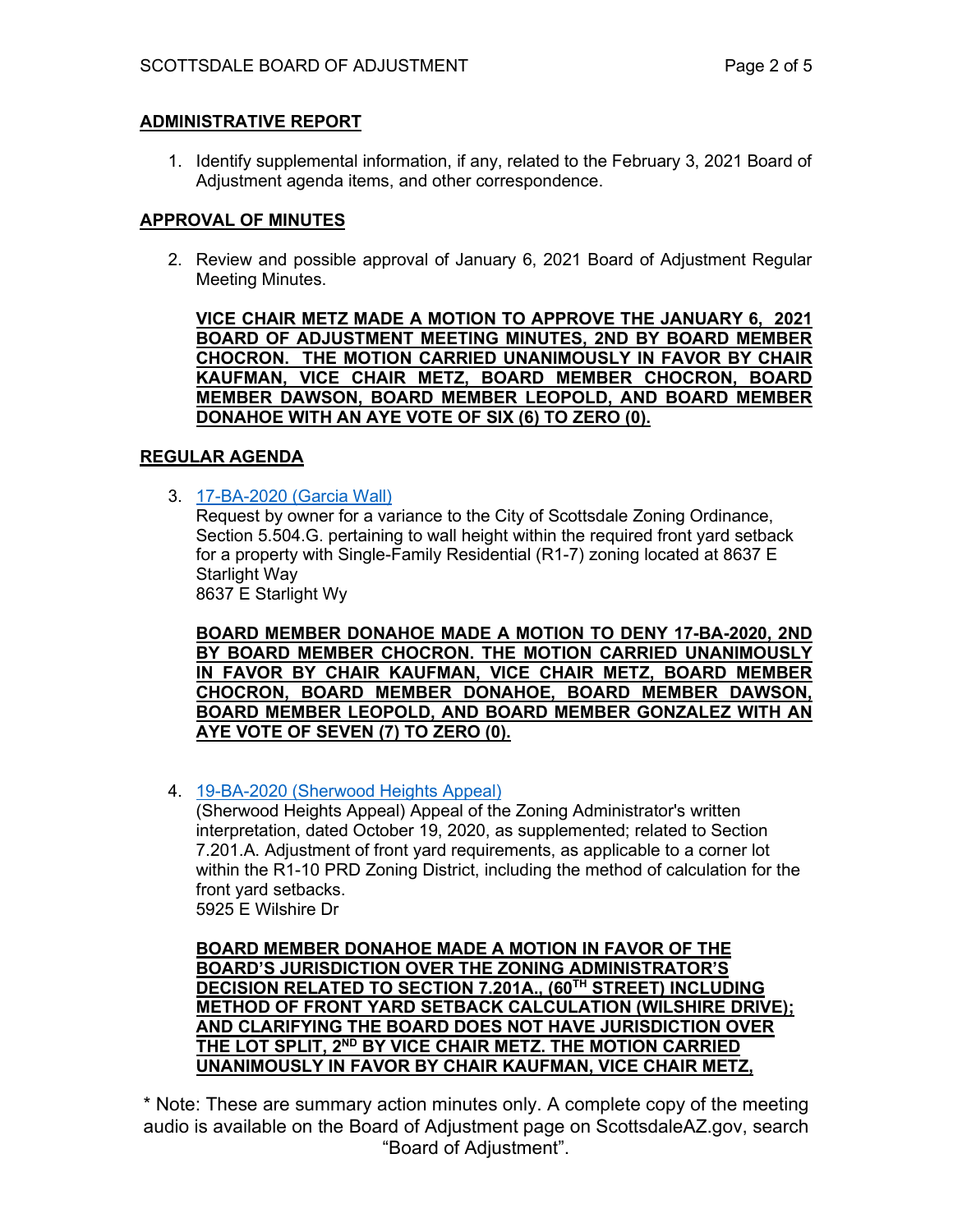## **BOARD MEMBER CHOCRON, BOARD MEMBER DONAHOE, BOARD MEMBER DAWSON, BOARD MEMBER LEOPOLD, AND BOARD MEMBER GONZALEZ WITH AN AYE VOTE OF SEVEN (7) TO ZERO (0).**

**BOARD MEMBER DONAHOE MADE A MOTION IN FAVOR THAT THE APPELLANTS AND ANDERSON (OWNERS OF PARCEL 106A AND 106B) HAVE STANDING, 2ND BY VICE CHAIR METZ. THE MOTION CARRIED UNANIMOUSLY IN FAVOR BY CHAIR KAUFMAN, VICE CHAIR METZ, BOARD MEMBER CHOCRON, BOARD MEMBER DONAHOE, BOARD MEMBER DAWSON, BOARD MEMBER LEOPOLD, AND BOARD MEMBER GONZALEZ WITH AN AYE VOTE OF SEVEN (7) TO ZERO (0).** 

**BOARD MEMBER DONAHOE MADE A MOTION TO ADJOURN TO EXECUTIVE SESSION (7:28 PM), 2ND BY BOARD MEMBER DAWSON. THE MOTION CARRIED UNANIMOUSLY IN FAVOR BY CHAIR KAUFMAN, VICE CHAIR METZ, BOARD MEMBER CHOCRON, BOARD MEMBER DONAHOE, BOARD MEMBER DAWSON, BOARD MEMBER LEOPOLD, AND BOARD MEMBER GONZALEZ WITH AN AYE VOTE OF SEVEN (7) TO ZERO (0).** 

# **THE BOARD RECONVENED TO THE REGULAR MEETING AT 8:02 PM.**

**VICE CHAIR METZ MADE A MOTION TO UPHOLD THE DECISION OF THE ZONING ADMINISTRATOR'S CALCULATION OF THE FRONT YARD SETBACK ALONG WILSHIRE, OF 40.7 FEET, FINDING HIS DECISION WAS NOT ARBRITRARY, CAPRICIOUS OR AN ABUSE OF DISCRETION, 2ND BY BOARD MEMBER DONAHOE. THE MOTION CARRIED UNANIMOUSLY IN FAVOR BY CHAIR KAUFMAN, VICE CHAIR METZ, BOARD MEMBER CHOCRON, BOARD MEMBER DONAHOE, BOARD MEMBER DAWSON, BOARD MEMBER LEOPOLD, AND BOARD MEMBER GONZALEZ WITH AN AYE VOTE OF SEVEN (7) TO ZERO (0).** 

**BOARD MEMBER DONAHOE MADE A MOTION TO UPHOLD THE DECISION OF THE ZONING ADMINISTRATOR'S DETERMINATION REGARDING APPLICATION OF SECTION 7.201.A ALONG 60TH STREET FINDING THAT HIS DECISION WAS NOT ARBITRARY, CAPRICIOUS OR AN ABUSE OF DISCRETION. THE MOTION CARRIED UNANIMOUSLY IN FAVOR BY CHAIR KAUFMAN, VICE CHAIR METZ, BOARD MEMBER CHOCRON, BOARD MEMBER DONAHOE, BOARD MEMBER DAWSON, BOARD MEMBER LEOPOLD, AND BOARD MEMBER GONZALEZ WITH AN AYE VOTE OF SEVEN (7) TO ZERO (0).**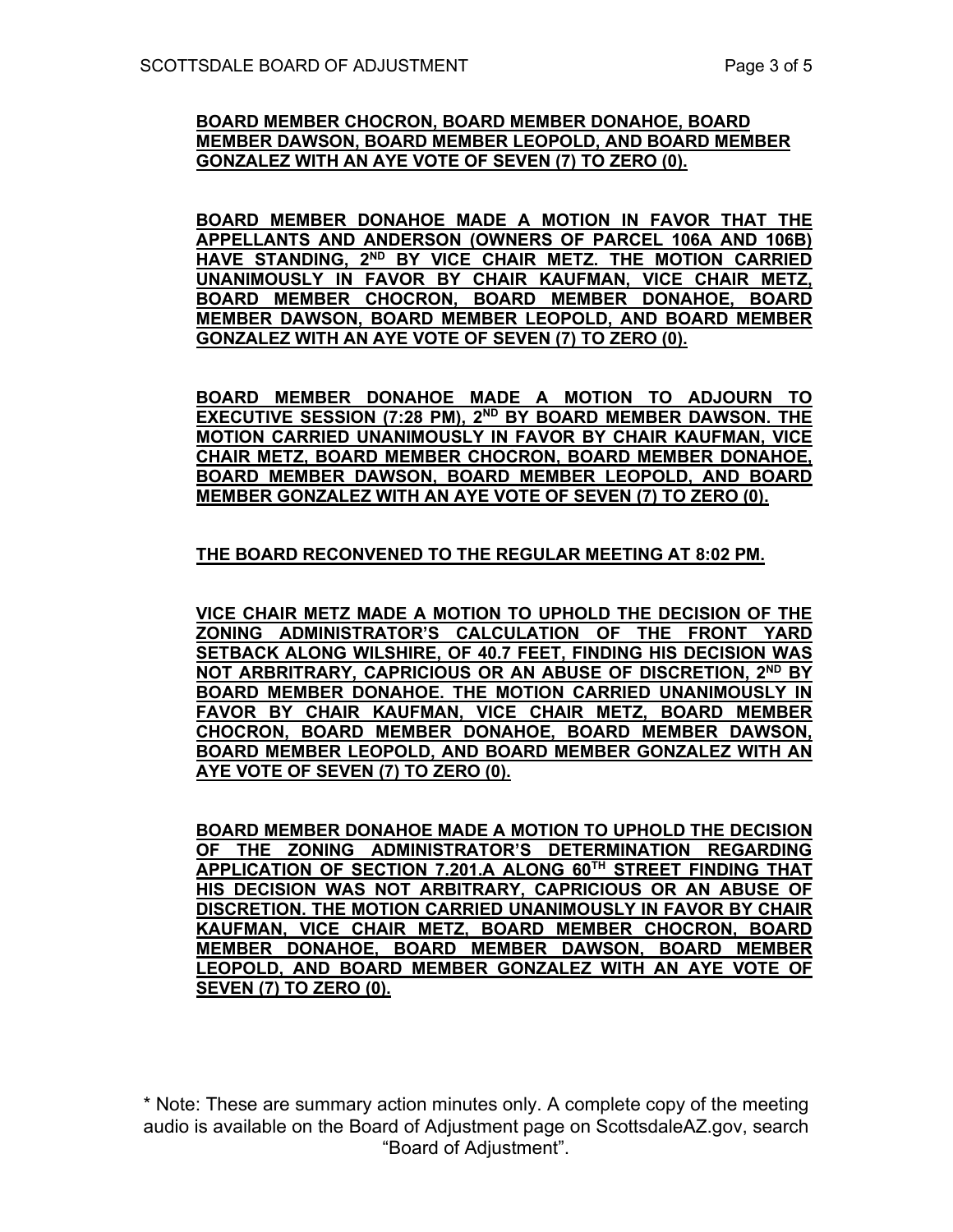5. [22-BA-2020 \(Danny and Cindy Vice Variance\)](https://eservices.scottsdaleaz.gov/planning/projectsummary/ba_reports/BA_22_BA_2020.pdf)

Request for a variance from the City of Scottsdale Zoning Ordinance, section 5.504.E.5, pertaining to the required setback from the longer street frontage on a corner lot for a property with Single Family (R1-7) zoning located at 7138 E. Orange Blossom Lane. 7138 E Orange Blossom Ln

**BOARD MEMBER CHOCRON MADE A MOTION TO DENY 22-BA-2020, 2ND BY BOARD MEMBER LEOPOLD. THE MOTION CARRIED IN FAVOR BY VICE CHAIR METZ, BOARD MEMBER CHOCRON, BOARD MEMBER LEOPOLD, BOARD MEMBER GONZALEZ, WITH AN AYE AND CHAIR KAUFMAN, BOARD MEMBER DONAHOE, BOARD MEMBER DAWSON DISSENTING, THE MOTION PASSED WITH A VOTE OF FOUR (4) TO THREE (3).** 

6. [23-BA-2020 \(Sundown Ranch Acres Lot 16 Variance\)](https://eservices.scottsdaleaz.gov/planning/projectsummary/ba_reports/BA_23_BA_2020.pdf)

Request by owner for a variance to the City of Scottsdale Zoning Ordinance Section 5.204.E.2. pertaining to the required side yard setback for a property with Single-Family Residential (R1-35) zoning located at 10629 N. 83rd Street. 10629 N 83rd St

**VICE CHAIR MADE A MOTION TO CONTINUE CASE 23-BA-2020 TO THE MARCH 3, 2021 MEETING PER APPLICANT REQUEST, 2ND BY BOARD MEMBER CHOCRON. THE MOTION CARRIED UNANIMOUSLY IN FAVOR BY CHAIR KAUFMAN, VICE CHAIR METZ, BOARD MEMBER CHOCRON, BOARD MEMBER DONAHOE, BOARD MEMBER DAWSON, BOARD MEMBER LEOPOLD, AND BOARD MEMBER GONZALEZ WITH AN AYE VOTE OF SEVEN (7) TO ZERO (0).** 

7. [24-BA-2020 \(Coleman Residence\)](https://eservices.scottsdaleaz.gov/planning/projectsummary/ba_reports/BA_24_BA_2020.pdf)

Request for a variance from the City of Scottsdale Zoning Ordinance, section 5.304.E.2 as amended in Zoning Case 5-ZN-1996, pertaining to the required setbacks for a property with Single Family Residential with Planned Residential Development overlay (R1-18 PRD) zoning located at 11194 E North Lane. 11194 E North Ln

 **BOARD MEMBER DONAHOE MADE A MOTION TO DENY CASE 24-BA-2020, 2ND BY VICE CHAIR METZ. THE MOTION CARRIED UNANIMOUSLY IN FAVOR BY CHAIR KAUFMAN, VICE CHAIR METZ, BOARD MEMBER CHOCRON, BOARD MEMBER DONAHOE, BOARD MEMBER DAWSON, BOARD MEMBER LEOPOLD, AND BOARD MEMBER GONZALEZ WITH AN AYE VOTE OF SEVEN (7) TO ZERO (0).**